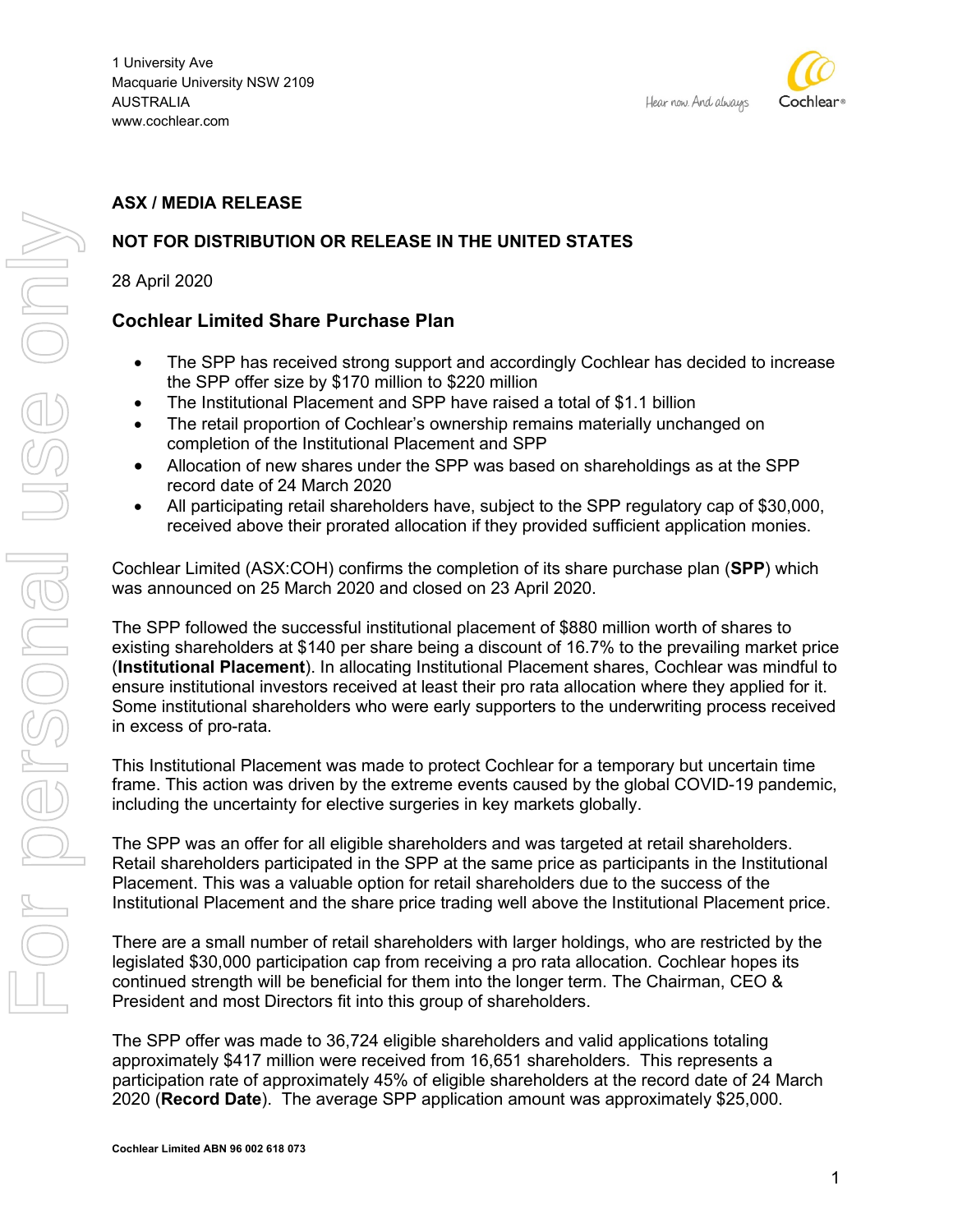1 University Ave Macquarie University NSW 2109 AUSTRALIA www.cochlear.com



Given the strong support shown by eligible shareholders for the SPP, the Directors exercised their discretion under the terms of the SPP to increase the size of the SPP offer to \$220 million (a \$170 million increase from the original target of \$50 million). As foreshadowed in the Chairman's letter and the terms and conditions in the Share Purchase Plan Booklet, the scale back is on a pro rata basis having regard to the relative shareholding of eligible shareholders (as at the Record Date) who applied for new fully paid ordinary shares (**New Shares**) in the SPP.

In addition:

- (a) if an applicant applied for a value of Cochlear shares less than their pro rata amount, then they receive the value of Cochlear shares that they applied for;
- (b) all applicants that have deposited at least \$1,400 in application monies will be allotted a minimum of 10 SPP shares; and
- (c) if the scale back produces a fractional number, one extra SPP share will be allocated (provided enough application money is available to pay for the extra SPP share).

Some examples of the allocations based on an application amount of \$30,000 are as follows:

| <b>Number of shares on Record Date</b> | <b>Allocation</b> |
|----------------------------------------|-------------------|
| 522 or more                            | 214               |
| 500                                    | 205               |
| 300                                    | 123               |
| 100                                    |                   |
| 50                                     |                   |
|                                        |                   |
|                                        |                   |

Cochlear Chairman Mr Rick Holliday-Smith said *"We are pleased with the high level of retail participation in the SPP. As a result, we have lifted the SPP amount from \$50 million to \$220 million. The retail shareholders have benefited from being able to participate in the raising after the institutional investors had fortified Cochlear's balance sheet by contributing \$880 million in the placement on 25 March 2020. The total amount of capital raised under the placement and SPP of \$1.1 billion ensures Cochlear continues to have undoubted liquidity during the current market uncertainties caused by the global COVID-19 pandemic."*

In accordance with the terms of the SPP, the issue price for New Shares under the SPP is \$140 per New Share. Approximately 1.57 million New Shares will be issued under the SPP on 30 April 2020 and those shares are expected to commence trading on ASX on 1 May 2020. New Shares issued under the SPP will rank equally with existing Cochlear shares on issue.

Holding statements will be dispatched to successful applicants and refunds for application money where applications were scaled back will be processed on 5 May 2020.

Shareholders with questions in relation to the SPP may contact Cochlear's registry from 8.30am to 5.00pm (Sydney time) Monday to Friday on 1300 128 740 (callers within Australia) or +61 3 9415 4238 (callers outside Australia).